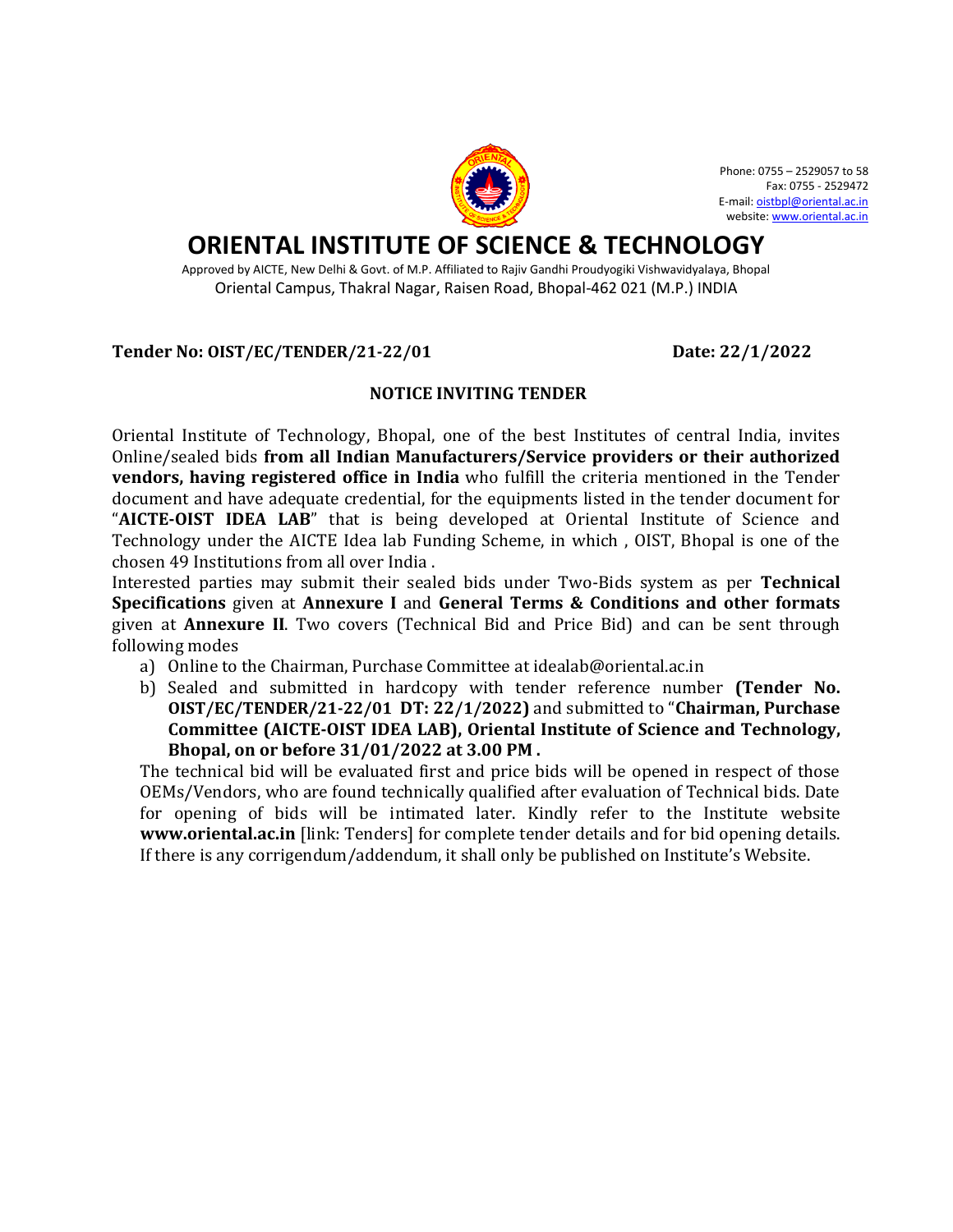### **ANNEXURE 1**

#### **List of equipments to be procured for the OIST- AICTE Idea Lab through the Tender mode Technical Specifications**

| S.no           | Name                           | Specification                | Quantity |
|----------------|--------------------------------|------------------------------|----------|
| 1              | <b>Laser Cutter</b>            | Size $600 \times 400$ mm min |          |
|                |                                | Source C02 Laser Material    |          |
|                |                                | support-wood, glass,         |          |
|                |                                | plastic, acrylics, metals    |          |
|                |                                | 60/80/100 watts Resolution   |          |
|                |                                | 1200 dpi min Software        |          |
|                |                                | support-Photoshop,           |          |
|                |                                | AutoCAD, CorelDRAW           |          |
| 2              | Vinyl Cutter                   | Cutting width 606 mm X       | 1        |
|                |                                | $1070$ mm min                |          |
| 3              | 3D Printer                     | Build volume-200 X 200 X     | 1        |
|                |                                | $200$ mm                     |          |
|                |                                | Material support-            |          |
|                |                                | ABS, PLA, PVA, Nylon         |          |
|                |                                | Print speed minimum 100      |          |
|                |                                | mm per second                |          |
|                |                                | Preferred Brand Ultimaker    |          |
|                |                                |                              |          |
| $\overline{4}$ | 3D Scanner                     | Handheld/Turntable           | 1        |
|                |                                | scanner                      |          |
|                |                                | Accuracy 0 to 1 mm           |          |
|                |                                | Calibration automatic        |          |
|                |                                | Data transfer USB or Wi-Fi   |          |
| 5              | <b>CNC Router</b>              | Size 2400 mm x 1200mm        | 1        |
|                |                                | $X$ 150 mm                   |          |
|                |                                | Step resolution 0.01         |          |
|                |                                | mm/min                       |          |
| 6              | Mini Desktop Lathe cum Milling | <b>Admit Between Center:</b> | 1        |
|                | Machine cum Drilling           | min 450-550 mm               |          |
|                |                                | Spindle Speed: 2000 RPM      |          |
|                |                                | Swing over cross slide :     |          |
|                |                                | Roughly 150 mm               |          |
| $\overline{7}$ | Mixed Signal Oscilloscope      | <b>MSO</b> Design capability | 1        |
|                |                                | with at least 4 Analog and 4 |          |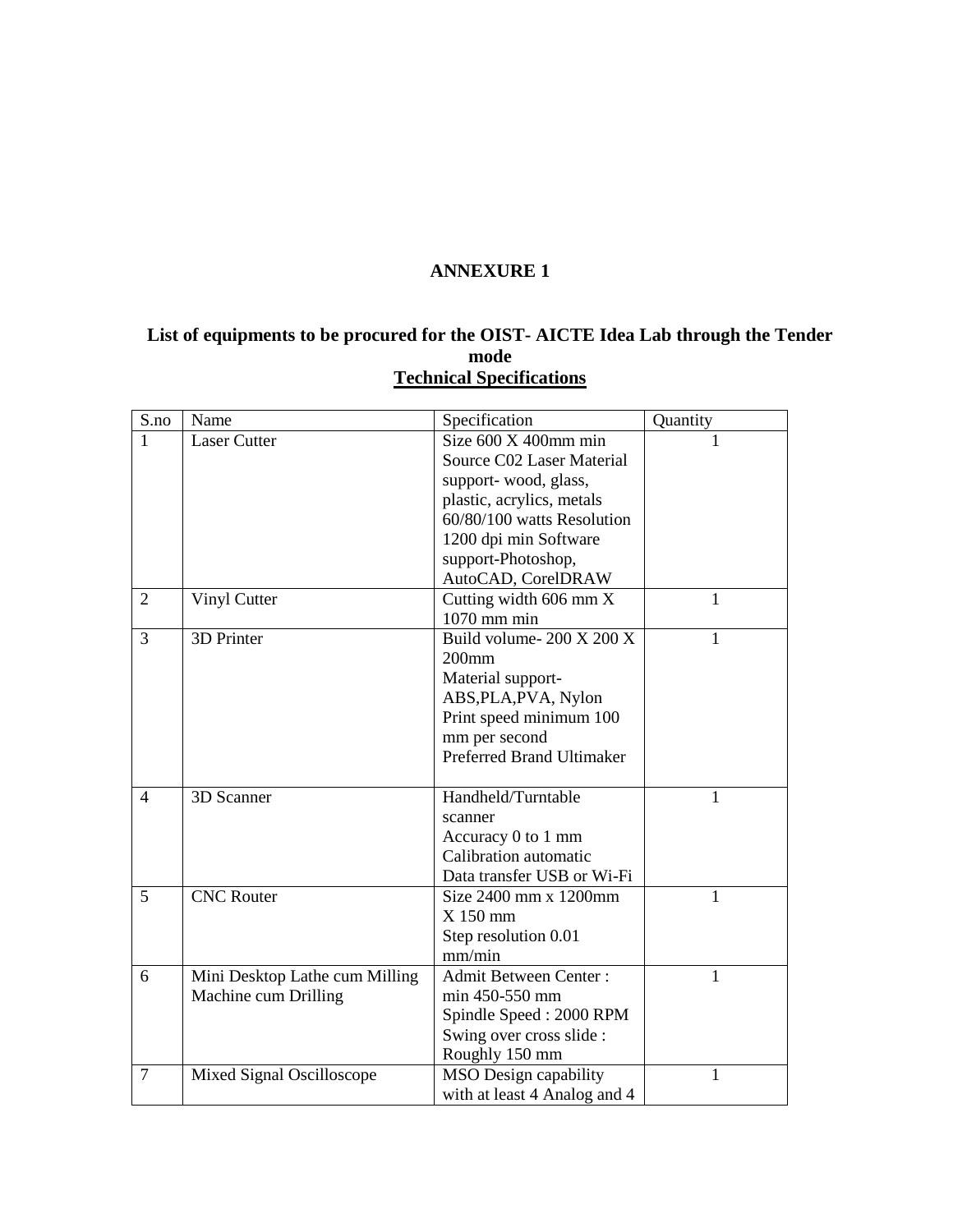|    |                          | Digital Channels BW:200 /    |              |
|----|--------------------------|------------------------------|--------------|
|    |                          | 100 / Mhz                    |              |
|    |                          | Colour display : Large       |              |
|    |                          | Logic Analyser-16 channels   |              |
|    |                          | Integrated                   |              |
|    |                          | Trigger mode : edge/pulse    |              |
|    |                          | width/line selectable        |              |
|    |                          | video/slope/overtime etc.    |              |
|    |                          | USB host and device          |              |
|    |                          | connectivity, standard       |              |
|    |                          | Multiple automatic           |              |
|    |                          | measurements , math          |              |
|    |                          | functions, including FFTs    |              |
| 8  | Smart board              | Finger touch/stylus based    | 1            |
|    |                          | Fast responsive              |              |
|    |                          | Touchscreen                  |              |
|    |                          | Size 6'x4'                   |              |
|    |                          | <b>Associated Software</b>   |              |
| 9  | Heavy Duty Laser printer | Make: HP/Reco                | 1            |
|    |                          | RAM Size:512 MB min          |              |
|    |                          | <b>Memory Storage</b>        |              |
|    |                          | Capacity:0.5 GB min          |              |
|    |                          | Digital Storage              |              |
|    |                          | Capacity:512 MB min          |              |
|    |                          | Hardware                     |              |
|    |                          | Interface: Ethernet, USB 2.0 |              |
|    |                          | Printspeed :27 ppm min       |              |
|    |                          | Printing Technology: Laser   |              |
|    |                          | <b>Supports Dual Sided</b>   |              |
|    |                          | Printing: Yes                |              |
|    |                          | <b>Scanning: Yes</b>         |              |
| 10 | PCB Milling machine      | Working area:                | $\mathbf{1}$ |
|    |                          | 30x18x4.5cm min              |              |
|    |                          | Drill Depth: 0-10 mm         |              |
| 11 | PC                       | i5/i7 processor of min. 3    | 5            |
|    |                          | Ghz, 8/16GB RAM, hdd         |              |
|    |                          | 1TB/128 GB SDD, min. 2       |              |
|    |                          | GB graphics card dedicated   |              |
|    |                          | with Windows 10              |              |
| 12 | <b>UPS</b>               | 10 KVA for at least 1 hour   | 1            |
|    |                          | support                      |              |

**Note: All hardwares must be associated with supporting softwares as an open source like Eagle, Inkspace, Blender, Cut Viewer, etc.**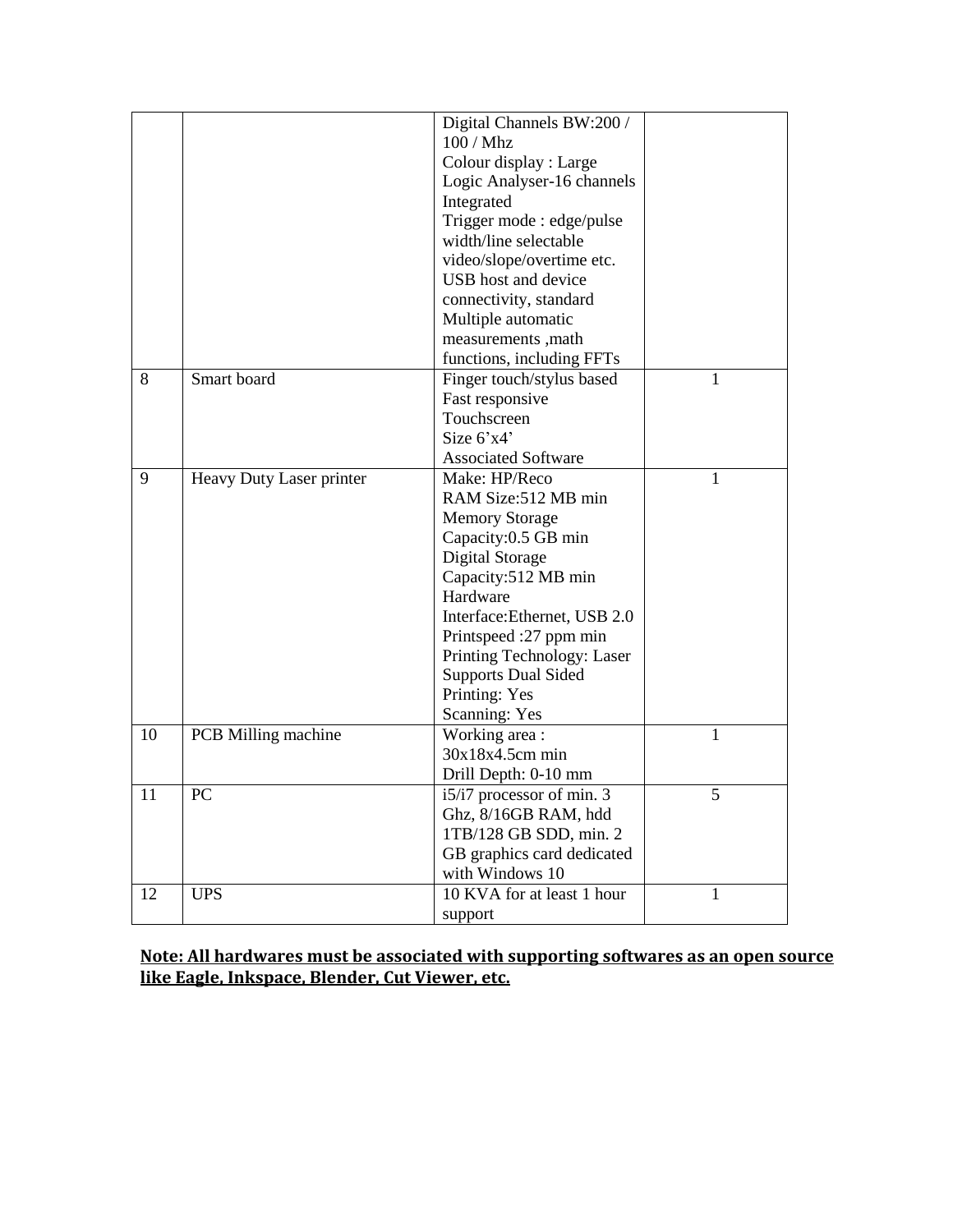#### **General terms and Conditions:**

- a) If the bidder provides any other extra features on the Hardware or Software which are not mentioned in the tender product specifications, then that shall be highlighted in clear terms, with documentary evidence/literature.
- b) The supplier must ensure timely installation of Experimental test setup with necessary support to the indenters
- c) The Supplier is required to provide training at free of cost to the designated Purchaser's technical and end user personnel to enable them to effectively operate the total equipment.
- d) The supplier shall inform to the Institute about the site preparation, if any, needed for the installation of equipment, immediately after the receipt of the purchase order. The supplier must provide complete details regarding space and all the other infrastructural requirements needed for the equipment, which the Institute should arrange before the arrival of the equipment to ensure its timely installation and smooth operation thereafter. The supplier shall visit the Institute and see the site where the equipment is to be installed and may offer his advice and render assistance to the Institute in the preparation of the site and other pre-installation requirements
- e) The Competent Authority, at OIST, Bhopal reserves right to cancel the tender at any time or amend/withdraw any of the terms and conditions contained in the Tender Document, without assigning any reason, thereof.
- f) OIST, Bhopal reserves the right to accept either in full or in part any tender and to reject any or all offers without assigning any reason thereof.
- g) Late and delayed tenders will not be considered. In case any unscheduled holiday occurs on prescribed closing date the next working day shall be the prescribed date of closing
- h) Material should be confirming to our specification. The deviations if any should be clearly indicated in the quotations
- i) If offered Price Term is other than the FOR-Destination term, approximate Freight & forwarding charges along with the applicable Insurance charges may be mentioned.
- j) Details of GST registration, PAN No. should be furnished along with quotations.
- k) Warranty: Period of warranty should be clearly mentioned and also the parts covered under it. Warranty will be applicable from the date of successful installation. (Minimum Warranty of 2 years and extended warranty should be mentioned clearly)
- l) Service Facility: Supplier must mention about the service set up in India & confirm effective after sales service.
- m) OIST, Bhopal is not bound to accept the lowest or any quotation for whatsoever reason and reserve its right to accept or reject in whole or in part any or all the quotations received without assigning any reason.
- n) Applicable taxes shall be quoted separately for all items and levies payable by the supplier under the contract shall be included in the unit price
- o) Training clause to be mentioned.
- p) Delivery period should be mentioned clearly in the quotation.